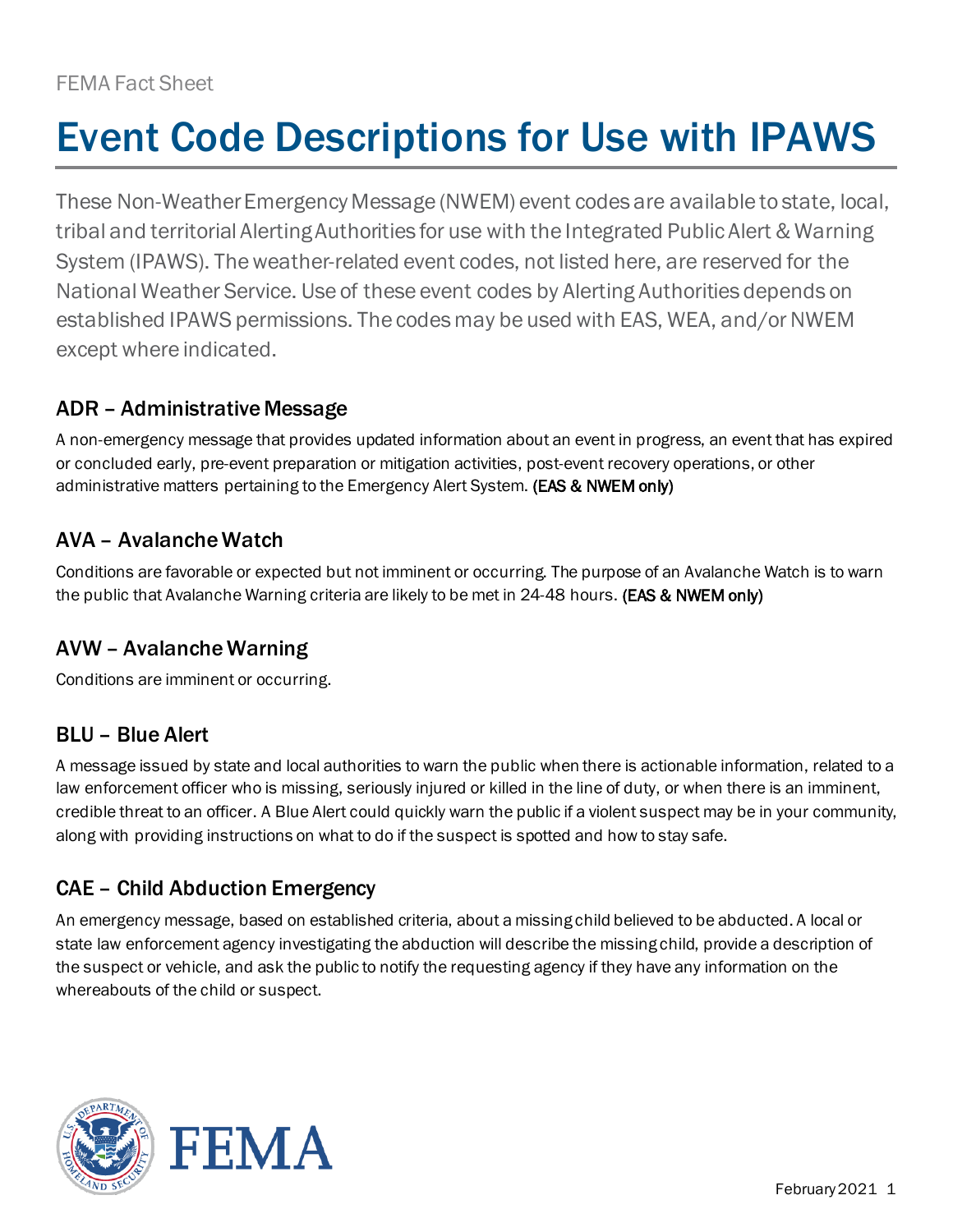## CDW – Civil Danger Warning

A warning of an event that presents a danger to a significant civilian population. The CDW, which usually warns of a specific hazard and gives specific protective action, has a higher priority than the Local Area Emergency (LAE). Examples include contaminated water supply and imminent or in-progress military or terrorist attack. Public protective actions could include evacuation, shelter in place or other actions (such as boiling contaminated water or seeking medical treatment).

#### CEM – Civil Emergency Message

An emergency message regarding an in-progress or imminent significant threat(s) to public safety and/or property. The CEM is a higher priority message than the Local Area Emergency (LAE), but the hazard is less specific than the Civil Danger Warning (CDW). For example, the CEM could be used to describe a change in the Homeland Security Alert System level in response to a terrorist threat.

#### DMO – Practice/DemoWarning

A demonstration or test message used for particular purposes as established in state, local, tribal, or territorial EAS plans. Purposes may include testing of a siren system or audio quality checks.

#### EQW – Earthquake Warning

A warning of current or imminent earthquake activity. Authorized officials may recommend or order protective actions according to state law or local ordinance.

#### EVI – Immediate Evacuation

A warning where immediate evacuation is recommended or ordered according to state law or local, tribal, or territorial ordinance. As an example, authorized officials may recommend the evacuation of affected areas due to an approaching tropical cyclone. In the event a flammable or explosive gas is released, authorized officials may recommend evacuation of designated areas where casualties or property damage from a vapor cloud explosion or fire may occur.

#### FRW – Fire Warning

A warning of a spreading wildfire or structure fire that threatens a populated area. Evacuation of areas in the fire's path may be recommended by authorized officials according to state law or local ordinance.

#### HMW – Hazardous Materials Warning

A warning of a release of non-radioactive hazardous material (such as a flammable gas, toxic chemical, or biological agent) that may recommend evacuation (for an explosion, fire, or oil spill hazard) or shelter in place (for a toxic fume hazard).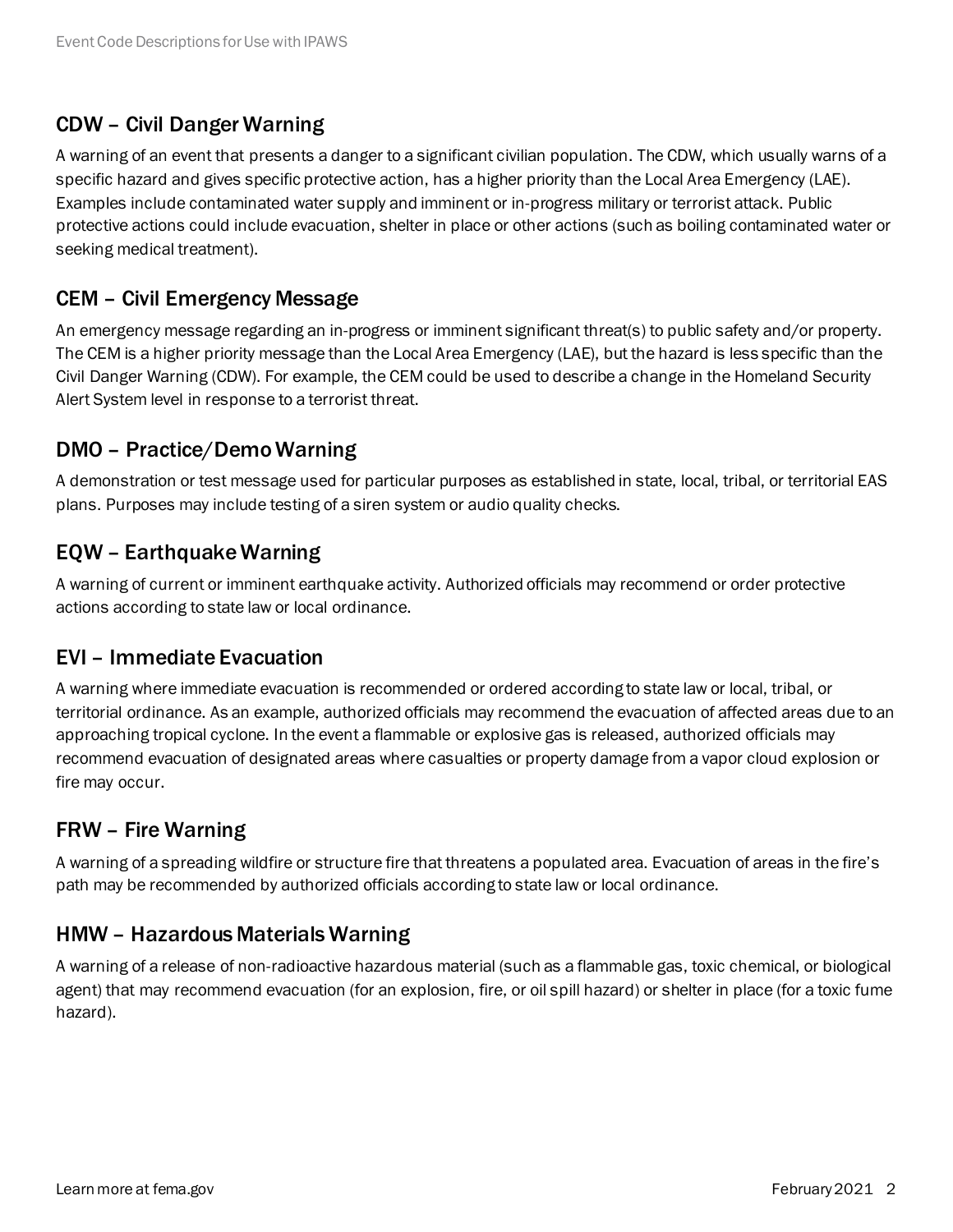## LAE – Local Area Emergency

An emergency message that defines an event that by itself does not pose a significant threat to public safety and/or property. However, the event could escalate, contribute to other more serious events, or disrupt critical public safety services. Instructions, other than public protective actions, may be provided by authorized officials. Examples include: a disruption in water, electric or natural gas service, road closures due to excessive snowfall, or a potential terrorist threat where the public is asked to remain alert.

#### LEW – Law Enforcement Warning

A warning of a bomb explosion, riot or other criminal event (e.g. a jailbreak). An authorized law enforcement agency may blockade roads, waterways or facilities, evacuate or deny access to affected areas, and arrest violators or suspicious persons.

#### NUW – Nuclear Power Plant Warning

A warning of an event at a nuclear power plant, classified as a Site Area Emergency or General Emergency as classified by the Nuclear Regulatory Commission (NRC). A Site Area Emergency is confined to the plant site; no offsite impact is expected. Typically, a General Emergency is confined to an area less than a 10-mile radius around the plant. Authorized officials may recommend evacuation or medical treatment of exposed persons in nearby areas.

#### RHW – Radiological Hazard Warning

A warning of the loss, discovery or release of a radiological material. Examples include: the theft of a radioactive isotope used for medical, seismic, or other purposes; the discovery of radioactive materials; a transportation (aircraft, truck or rail, etc.) accident which may involve nuclear weapons, nuclear fuel, or radioactive wastes. Authorized officials may recommend protective actions to be taken if a radioactive hazard is discovered.

#### RMT – Required Monthly Test

A test message that is typically pre-scheduled and coordinated state- or region-wide on an annual basis. RMTs are generally originated by a pre-designated local or state primary station, a state emergency management agency. RMTs must be relayed by broadcast stations and cable channels. RMTs must be performed between 8:30 a.m. and local sunset during odd numbered months, and between local sunset and 8:30 a.m. during even numbered months. Received monthly tests must be retransmitted within 60 minutes of receipt. Additionally, an RMT should not be scheduled or conducted during an event of great importance such as a pre-announced Presidential speech, coverage of a national/local election, major local or national news coverage outside regularly scheduled newscast hours or a major national sporting event such as the Super Bowl or World Series, with other events such as the Indianapolis 500 and Olympic Games mentioned in individual EAS state plans. (EAS & WEA only)

#### RWT – Required Weekly Test

A test message that consists, at a minimum, of the header and end-of-message tones. Though an RWT does not need an audio or graphic message announcing the test, many stations provide them as a courtesy to the public. In addition, television stations are not required to transmit a video message for weekly tests. RWTs are scheduled by